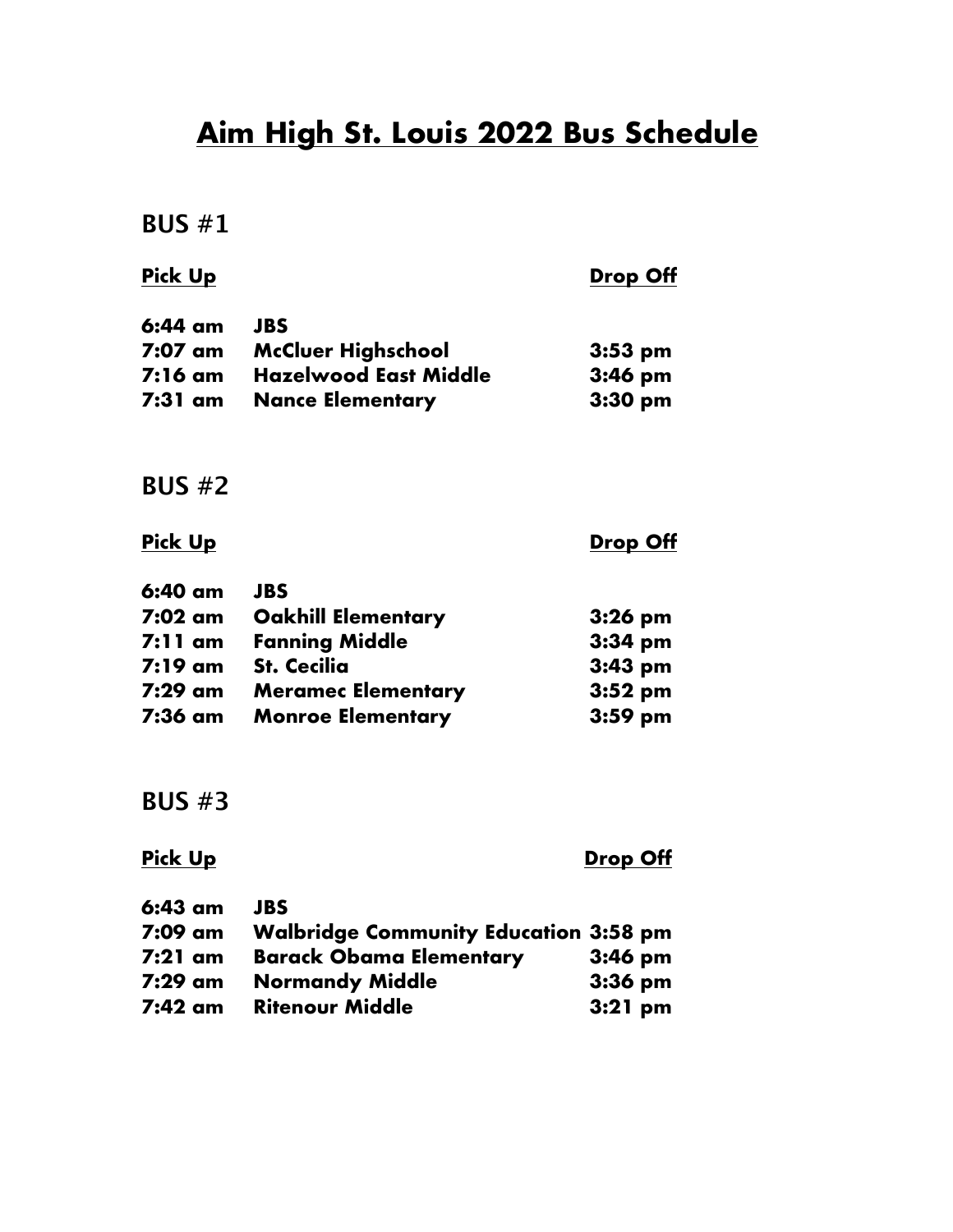**BUS #4**

# **Pick Up Drop Off**

| 6:44 am | <b>JBS</b>                   |           |
|---------|------------------------------|-----------|
| 7:08 am | <b>Bryan Hill Elementary</b> | $3:56$ pm |
| 7:18 am | <b>City Academy</b>          | $3:45$ pm |
| 7:29 am | <b>Sumner Highschool</b>     | $3:33$ pm |
| 7:39 am | <b>Washington Montessori</b> | $3:24$ pm |

## **BUS #5**

### **Pick Up Drop Off**

| 6:54 am | <b>JBS</b>                          |                   |
|---------|-------------------------------------|-------------------|
| 7:12 am | <b>Pershing Elementary</b>          | $3:51$ pm         |
| 7:19 am | <b>Wash. Elementary (N. Hanley)</b> | $3:40 \text{ pm}$ |
| 7:30 am | <b>Barbara Jordan Elementary</b>    | $3:34$ pm         |
| 7:40 am | <b>Wyland Elementary</b>            | $3:20$ pm         |

# **BUS #6**

# **Pick Up Drop Off**

| <b>JBS</b>                   |           |
|------------------------------|-----------|
| <b>Hamilton Elementary</b>   | $3:28$ pm |
| <b>Ford Elementary</b>       | $3:36$ pm |
| <b>Laclede Elementary</b>    | $3:45$ pm |
| <b>Flynn Park Elementary</b> | $3:19$ pm |
|                              |           |

# **BUS #7**

**Pick Up Drop Off** 

| 6:36 am   | <b>JBS</b>                         |           |
|-----------|------------------------------------|-----------|
| 7:00 am   | <b>Clay Elementary</b>             | 4:00 pm   |
| 7:08 am   | <b>Ames VPA Elementary</b>         | $3:55$ pm |
| $7:17$ am | <b>Patrick Henry Elementary</b>    | $3:45$ pm |
| $7:27$ am | <b>Jefferson Elementary (SLPS)</b> | $3:36$ pm |
| 7:38 am   | <b>Dunbar Elementary</b>           | $3:25$ pm |